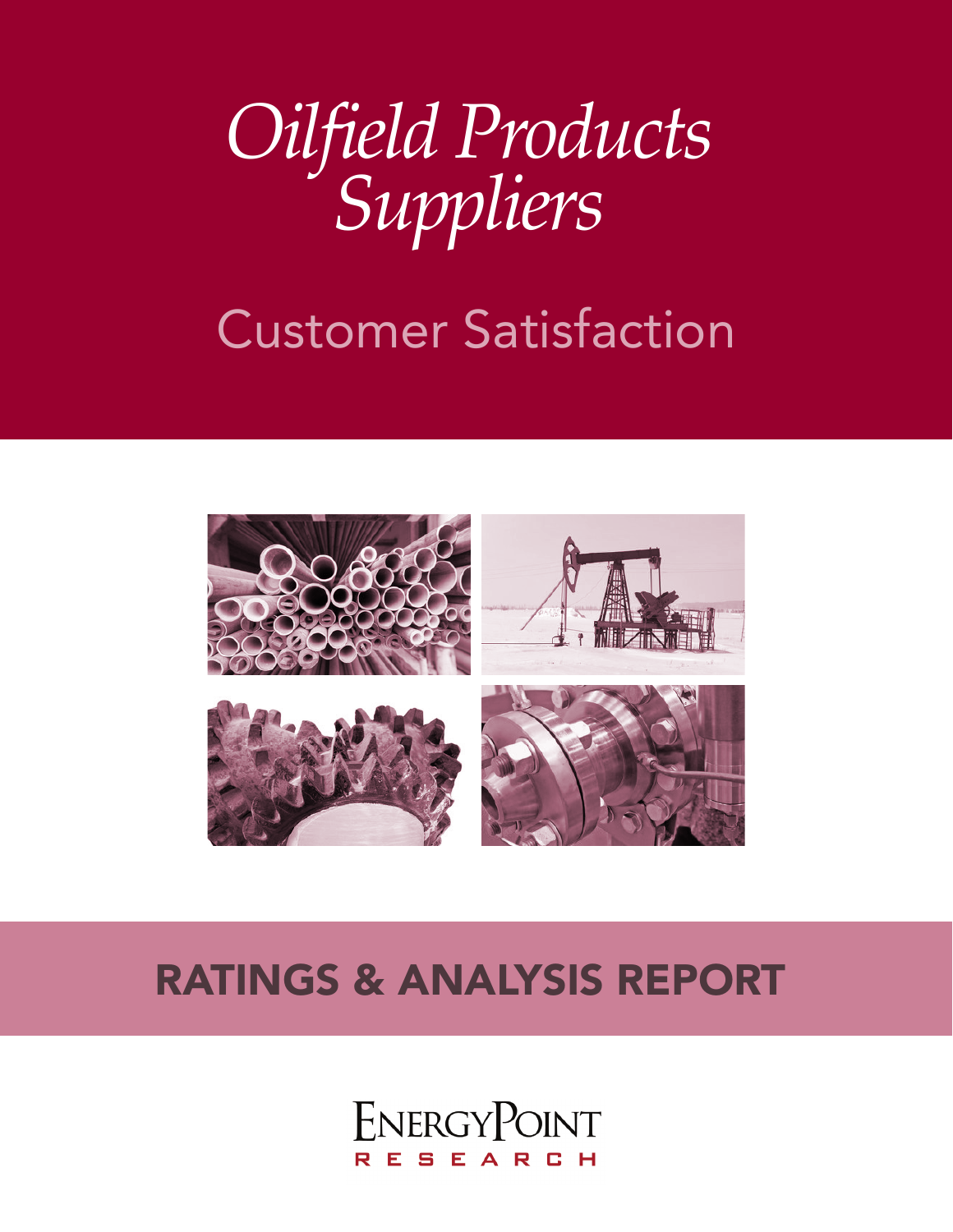*Oilfield Products Suppliers Report* 

#### **VALUE OF THIS REPORT**

- **•** Understand the current state of customer satisfaction in the global oilfield products market
- **•** Obtain detailed information on individual oilfield products suppliers' customer ratings and rankings
- **•** Identify and track strengths and weaknesses among today's major products suppliers
- **•** Know the key satisfaction drivers for customers of oilfield products suppliers

### **PROFILE OF SURVEY RESPONDENTS**

All indicated having "significant experience" in selecting or utilizing oilfield products suppliers.

Over 90% indicated having primary decision-making responsibility or involvement in the supplierselection process.

More than 85% indicated having 10+ years of upstream experience; over 70% indicated 20+ years of experience.

Titles and functions include:

- **•** Executive/VP/Director
- **•** Manager
- **•** Engineer/Specialist
- **•** Supervisor/Team Leader
- **•** Advisor/Consultant
- **•** Procurement/SCM
- **•** Coordinator/other

Participation from a range of customer types, including: U.S. and international supermajors, majors, independents, NOCs, onshore and offshore drilling contractors, and upstream consultants.



- Overall satisfaction
- Willingness to recommend
- Prices and contract terms vs. competitors
- Prices paid vs. quality received (value)
- Performance to specifications and expectations
- Quality control
- HSE features and performance
- Degree to which products and upgrades are valueadding
	- Technical soundness and sophistication
- Ease and cost of installation and maintenance
- On-time and asordered delivery • Adequacy of
- inventory held
- Digital Oilfield Data **Capabilities** 
	- Quality of sales personnel
	- Quality of technical personnel
	- Quality of field personnel
	- Accountability after sale
	- Replacement parts and refurbishments
	- Depth and breadth of offerings
	- Quality of performance data and documentation
	- + Others

#### **E&P companies, drilling contractors and upstream professionals worldwide** rated

suppliers in EnergyPoint's most recent Oilfield Products Customer Satisfaction Survey. These respondents have significant and industry-wide impact on the selection and utilization of oilfield products suppliers globally. In aggregate, results in this closely watched report offer insightful and impactful information regarding the current state of customer satisfaction in the global oilfield products sector.

EnergyPoint conducts the only truly independent surveys in the industry that reveal the comprehensive and ongoing opinions of purchasing decision-makers, influencers and users concerning major industry suppliers. This particular report offers highly relevant detail, timely information, and unique analysis regarding how customers rate major oilfield products suppliers across 60+ attributes, product categories, and well types. It is an acknowledged "must have" for products suppliers seeking to understand how their own, and their competitors', offerings align with the needs of customers across the industry.

Incorporating results from thousands of indepth evaluations by qualified respondents at E&P companies, drilling contractors and upstream consultants worldwide, the report provides an comprehensive framework for identifying and tracking the relative strengths and weaknesses of individual product suppliers.

#### **Some of the Attributes Rated 36 Oilfield Products Suppliers Rated**

- Aker Solutions
- Archer
- Baker Hughes
- Cactus Wellhead
- Caterpillar
- ChampionX
- Core Lab
- Derrick Corp
- Dril-Quip
- **Expro**
- **Flowserve**
- Forum Energy Technologies
- Frank's Int'l
- GD Energy
- Halliburton
- HMH
	-
- JFE Steel
- Nabors Industries
- Newpark Resources
- Nippon Steel
- NOV
- Oceaneering Int'l
- Oil States Int'l
- Pason Systems
- Schlumberger
- Subsea 7
- TAM Int'l
- TechnipFMC
- **Tenaris**
- Tetra Technologies
- U.S. Steel
- **Ulterra**
- **Vallourec**
- Varel
- Weatherford Int'l
- Worldwide Oilfield Machine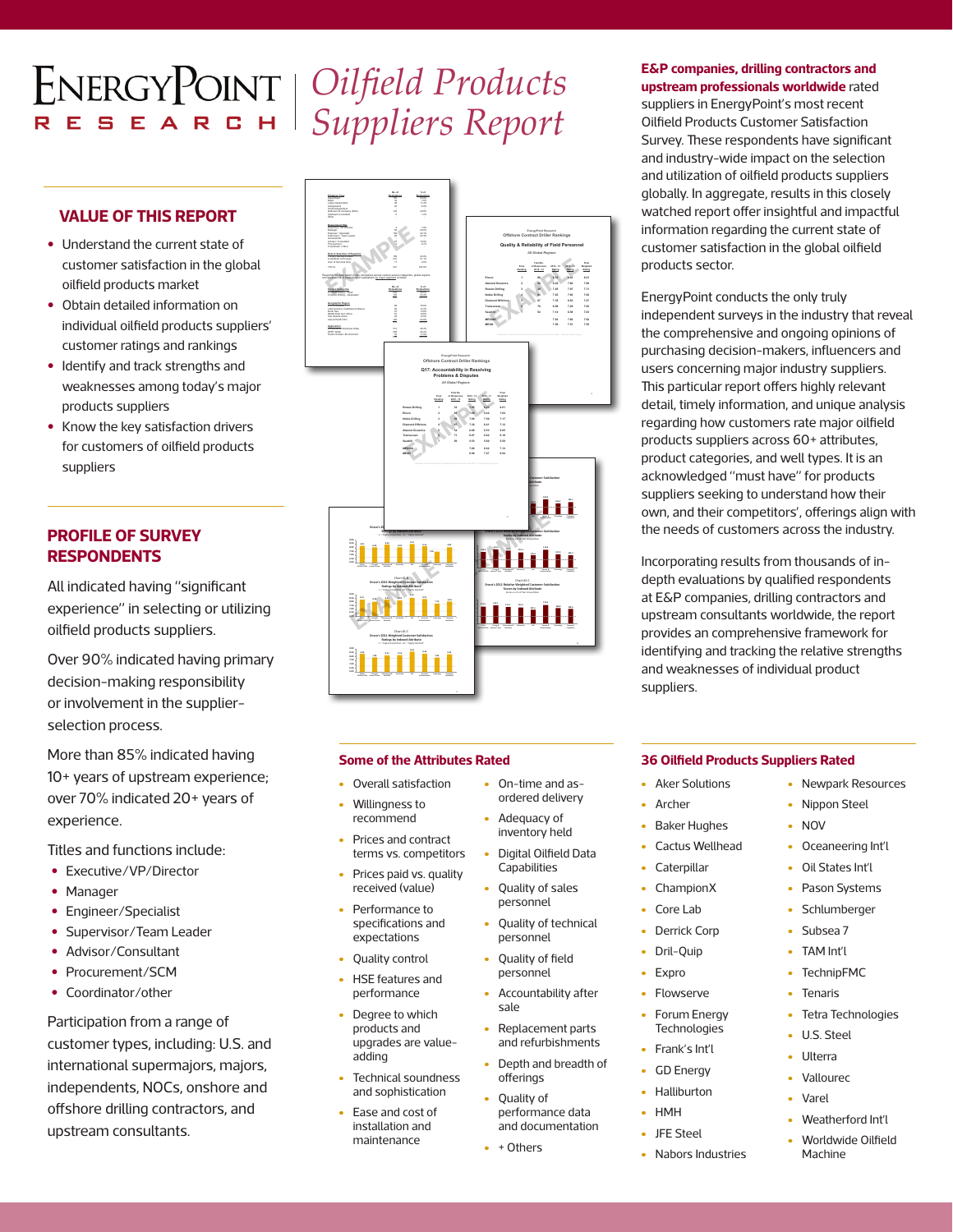### **DETAILED RATINGS**

EnergyPoints' Oilfield Products Suppliers Report is designed for suppliers and other industry participants and stakeholders interested in understanding, in specific terms, how major oilfield products suppliers rate across 60+ attributes, categories, regions and well types.

The detailed ratings portion of the 120+ page report contains data, tables, graphs, background and other specifics from EnergyPoint's Oilfield Products Survey. Contents include 1-to-10 point ratings, top-to-bottom rankings, evaluation counts, category means and medians, for multiple attributes, categories, regions, well types and applications. The report's methodologies are those used to determine official category winners for EnergyPoint's annual Customer Satisfaction Awards.



### **DETAILED ANALYSIS**

The detailed analysis portion of the report provides strategic analysis and recommendations related to customer satisfaction in the oilfield products sector. Considered the "roadmap" by many in the industry, the report provides insights as to why customer satisfaction matters, how suppliers can better manage their performance, and understand which organizational resources can be most effectively allocated to optimize results.

The report also contains actionable analyses, and identifies the importance customers of products suppliers place on various attributes, including: pricing, performance and reliability engineering and design, availability and delivery, post-sale support, digital oilfield, corporate resources, etc. Customized reports for individual suppliers or segments are available upon request.

#### **ANALYZE RATINGS ACROSS MULTIPLE SEGMENTS**

#### **Rig-Related**

- Surface BOPs
- Top Drives
- Tubular Handling Equipment
- Solids Control Equipment
- Rig Controls & Instrumentation
- Engines
- Communication & Networking

#### **Downhole Drilling**

- Drill Bits
- Downhole Motors
- Rotary Steerable Systems
- Downhole Cementing Equipment
- Fishing Tools

#### **Production Equipment**

- Surface Wellheads & Trees
- Flow Control Equipment

#### **Downhole Completion**

#### • Perforating Guns

- Completion Packers
- Sand Control Equipment
- Artificial Lift
- Intelligent Sensors & Controls

#### **Fluids, Chemicals & Proppants**

- Drilling Fluids
- Cements & Slurries
- Completion Fluids
- Proppants
- Production Chemicals

#### **Tubular Goods**

- Drill Pipe
- **Casing**
- Production Tubing
- Connections, Couplings & Collars

#### **Subsea**

- BOPs
- Wellheads & Trees
- Risers & Flexible Joints
- Umbilicals & Control Systems
- Manifolds, Flowlines & **Connectors**
- ROVs

#### **Well Types**

- Land Wells
- Shelf Wells
- Deepwater Wells

#### **Applications**

- Horizontal & Directional Wells
- High-pressure/Hightemperature Wells
- Harsh-climate/Harshenvironment Wells

*Shouldn't you and your organization be aware of the information industry participants have provided through EnergyPoint's unmatched independent research?* 

Knowing what is important to customers can help both long-term decision-making and resource allocation. Accordingly, the report includes the following:

- Ratings and rankings of oilfield products suppliers across 60+ attributes, product categories, and well types.
- Identification of satisfaction drivers as determined by statistical analysis performed by EnergyPoint.
- Recommendations for resource allocation strategies for enhancing, optimizing and maximizing customer satisfaction over the long term.
- Other actionable analyses and recommendations to assist suppliers looking to develop superior customer satisfaction strategies and solutions.

The report provides the information, insights and analyses needed to support important decisions addressing customer needs. It is simply the best information available for knowing and understanding the factors that are important to customers of oilfield products suppliers.

*"If you don't measure it, you can't manage it."*